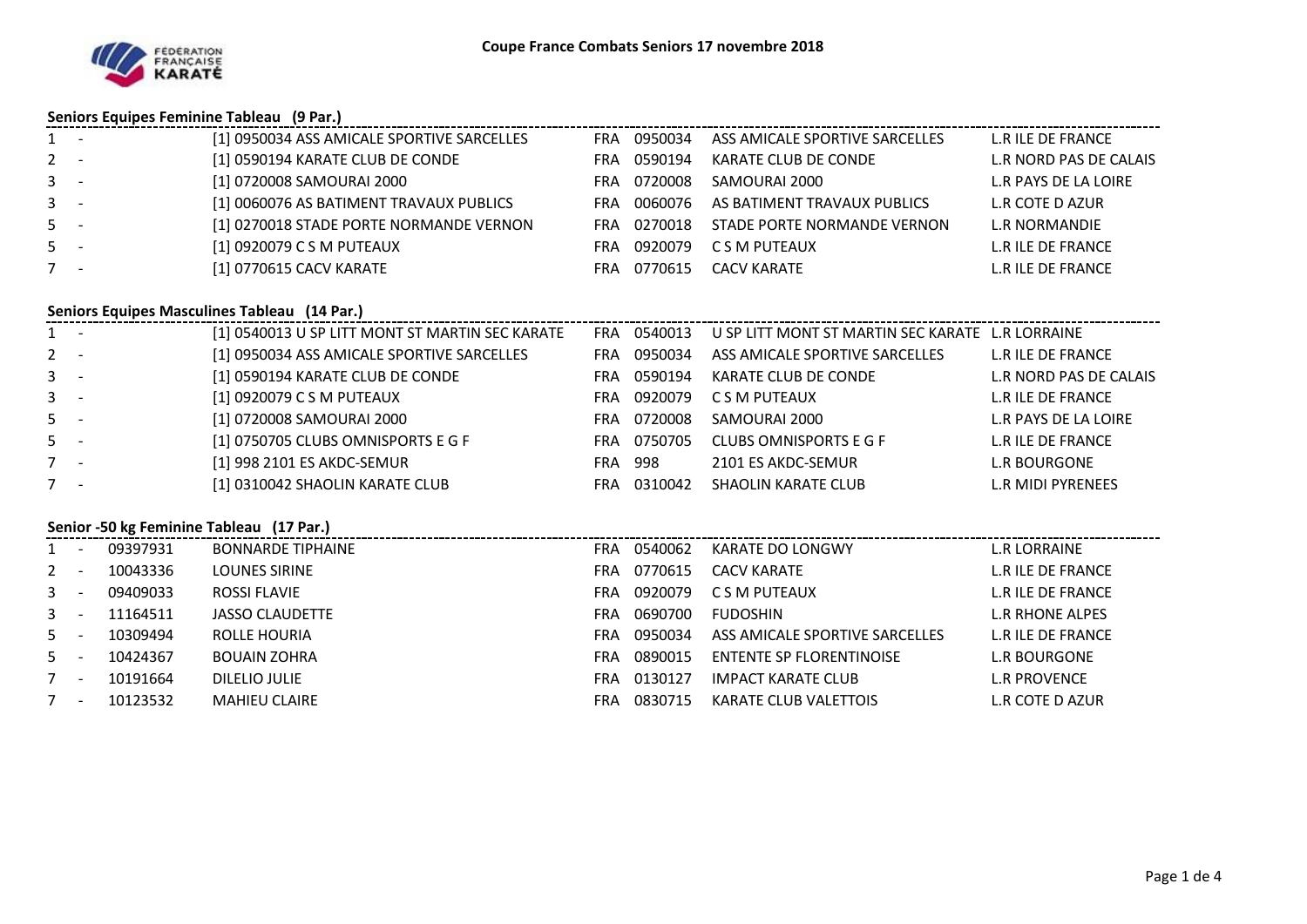

## **Senior -55 kg Feminine Tableau (18 Par.)**

| $1 -$                    | 10120134 | <b>HEURTAULT SARA</b>  | 0720008<br><b>FRA</b> | SAMOURAI 2000                  | L.R PAYS DE LA LOIRE     |
|--------------------------|----------|------------------------|-----------------------|--------------------------------|--------------------------|
| $2 -$                    | 10186642 | <b>MARTINEZ MANON</b>  | 0950086<br><b>FRA</b> | AMICAL CLUB SPORTIF CORMEILLAI | <b>L.R ILE DE FRANCE</b> |
| $3 -$                    | 10137506 | BENTAHAR SAWSANE       | 0770615<br><b>FRA</b> | CACV KARATE                    | <b>L.R ILE DE FRANCE</b> |
| $3 - 5$                  | 11075776 | <b>GANIERO OCEANNE</b> | 0720008<br>FRA        | SAMOURAI 2000                  | L.R PAYS DE LA LOIRE     |
| $5 -$                    | 10707235 | <b>MAZIERE LESLIE</b>  | 0940026<br><b>FRA</b> | CLUB BUDOKAN THIAIS            | L.R ILE DE FRANCE        |
| $5 -$                    | 10365983 | <b>GODARD LEA</b>      | 0950034<br><b>FRA</b> | ASS AMICALE SPORTIVE SARCELLES | L.R ILE DE FRANCE        |
| $\sim$                   | 09263604 | <b>KEREVER MAIWENN</b> | 0780622<br><b>FRA</b> | KARATE SHOTOKAN MAULE          | <b>L.R ILE DE FRANCE</b> |
| $\overline{\phantom{a}}$ | 09208256 | <b>GALLUSO JUSTINE</b> | 0130900<br>FRA        | <b>SPARTAN KOMBATS SPORTS</b>  | <b>L.R PROVENCE</b>      |

# **Senior -61 kg Feminine Tableau (20 Par.)**

|               |          | J                     |     |         |                                |                   |
|---------------|----------|-----------------------|-----|---------|--------------------------------|-------------------|
| $1 -$         | 10373468 | SEGUY CHARLINE        | FRA | 0950034 | ASS AMICALE SPORTIVE SARCELLES | L.R ILE DE FRANCE |
| $2 -$         | 10458004 | OUKHATTOU ASSIA       | FRA | 0130019 | CLUB ARLESIEN DE KARATE DO     | R PROVENCE        |
| $\sim$ $\sim$ | 11072076 | NII SSON ANNA IOHANNA | FRΔ | በበ6በበ76 | AS RATIMENT TRAVALIX PLIRLICS  | $R$ COTE D AZIIR  |

| $3 - 1$ | 11072076 | NILSSON ANNA JOHANNA | FRA | .0060076 | AS BATIMENT TRAVAUX PUBLICS    | L.R COTE D AZUR   |
|---------|----------|----------------------|-----|----------|--------------------------------|-------------------|
| $3 - 1$ | 10256118 | MAHJOUB KENZA        | FRA | 0940026  | CLUB BUDOKAN THIAIS            | L.R ILE DE FRANCE |
| $5 -$   | 10200965 | MARMOT MELINDA       | FRA | 0950034  | ASS AMICALE SPORTIVE SARCELLES | L.R ILE DE FRANCE |
| $5 -$   | 10006590 | SABBANI T SORAYA     | FRA | 0270018  | STADE PORTE NORMANDE VERNON    | L.R.NORMANDIE     |
| $7 -$   | 10168838 | JAECQUES CINDY       | FRA | 0950086  | AMICAL CLUB SPORTIF CORMEILLAI | L.R ILE DE FRANCE |
| $7 -$   | 10037280 | DE CHIARA JOANNA     | FRA | 0060076  | AS BATIMENT TRAVAUX PUBLICS    | L.R COTE D AZUR   |

#### **Senior -68 kg Feminine Tableau (19 Par.)**

| $1 -$ | 09481747 | MATOUB LAMYA             | <b>FRA</b> | 0950034 | ASS AMICALE SPORTIVE SARCELLES | L.R ILE DE FRANCE        |
|-------|----------|--------------------------|------------|---------|--------------------------------|--------------------------|
| $2 -$ | 10352653 | AISSA FATEN              | FRA        | 0920079 | C S M PUTEAUX                  | L.R ILE DE FRANCE        |
| $3 -$ | 10264724 | <b>BELAIR MARIE LINE</b> | FRA        | 9740683 | RUN KYOKUSHIN HONBU            | REUNION                  |
| $3 -$ | 10184200 | SORIA NOELIA             | FRA.       | 0440672 | TSUKI KARATE CLUB              | L.R PAYS DE LA LOIRE     |
| $5 -$ | 10098354 | <b>HUG LOUISE</b>        | <b>FRA</b> | 0680695 | TANSEI KARATE                  | <b>L.R ALSACE</b>        |
| $5 -$ | 10182504 | DERKAOUI MYRIAM          | FRA.       | 0910691 | KARATE SHOTOKAN ESSONNIEN      | L.R ILE DE FRANCE        |
| $7 -$ | 10987977 | <b>BAZIZ DOUNIA</b>      | FRA        | 0270018 | STADE PORTE NORMANDE VERNON    | L.R NORMANDIE            |
| $7 -$ | 10124243 | <b>NOEL AMANDINE</b>     | FRA        | 0950037 | A D B KTE GARGES               | <b>L.R ILE DE FRANCE</b> |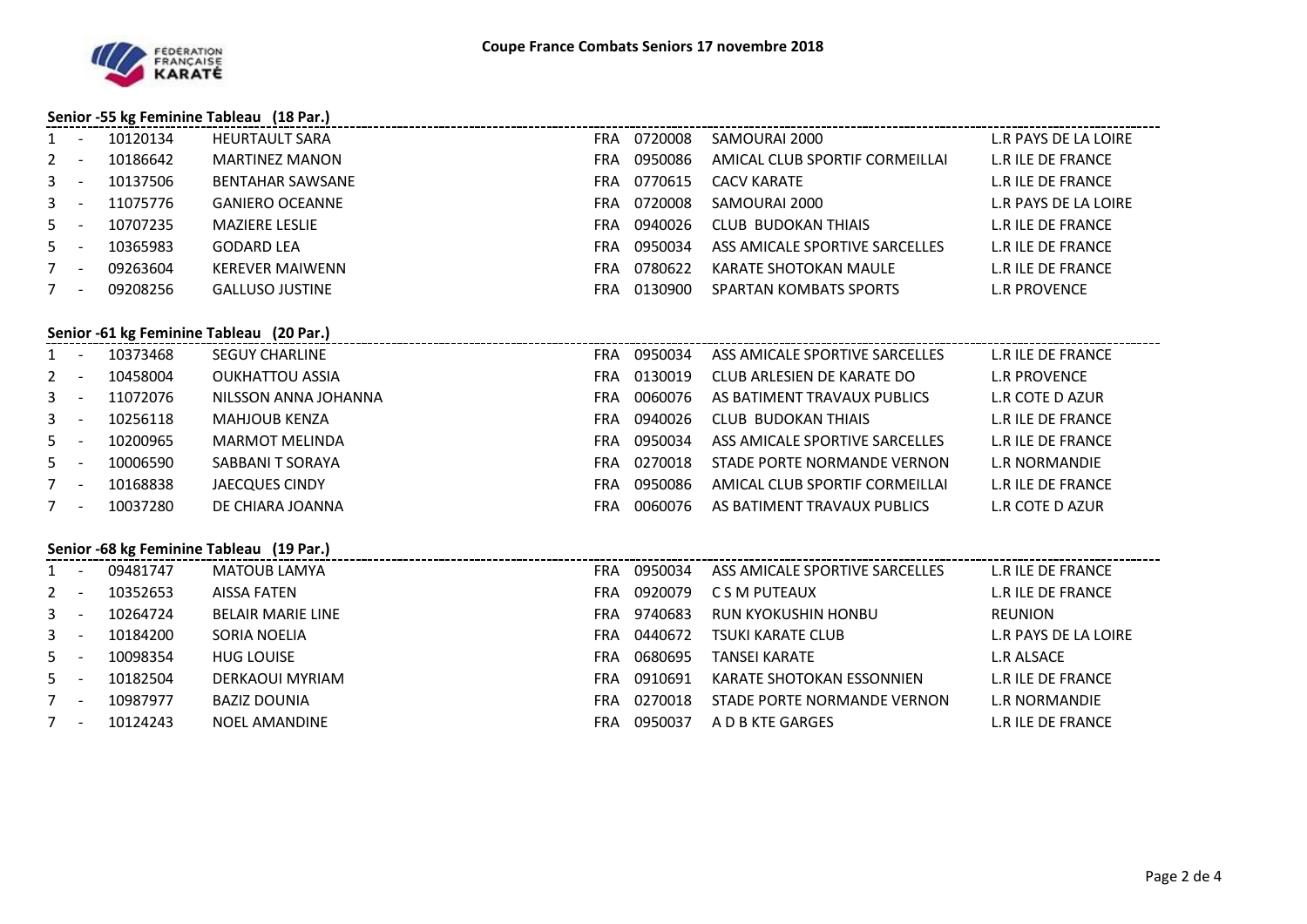

#### **Senior 68 et + kg Feminine Tableau (9 Par.)**

| 1              |                                          | 11108800     | <b>MULOLO OPHELIE</b>                                                                |            |             | FRA 0720008 SAMOURAI 2000      | L.R PAYS DE LA LOIRE   |  |  |  |  |
|----------------|------------------------------------------|--------------|--------------------------------------------------------------------------------------|------------|-------------|--------------------------------|------------------------|--|--|--|--|
|                |                                          |              |                                                                                      |            |             |                                |                        |  |  |  |  |
| 2              | $\sim$                                   | 09064924     | KLOUCHA SOFIA                                                                        |            | FRA 0250032 | KARATE CLUB BETHONCOURT        | L.R FRANCHE COMTE      |  |  |  |  |
| $3 - 1$        |                                          | 10136399     | PILLANT AURORE                                                                       |            | FRA 0950086 | AMICAL CLUB SPORTIF CORMEILLAI | L.R ILE DE FRANCE      |  |  |  |  |
| 3 <sup>1</sup> | $\sim$                                   | 10294593     | MEGHICHE ZOULIKHA                                                                    |            | FRA 0590194 | KARATE CLUB DE CONDE           | L.R NORD PAS DE CALAIS |  |  |  |  |
| $5 -$          |                                          | 09600893     | DABBADIE CHLOE                                                                       |            | FRA 0770059 | KARATE CLUB BOISSY LE CHATEL   | L.R ILE DE FRANCE      |  |  |  |  |
| 5              | $\sim$ $-$                               | 09067333     | BIENVENU DUPALAN SAMANTHA                                                            |            | FRA 0910691 | KARATE SHOTOKAN ESSONNIEN      | L.R ILE DE FRANCE      |  |  |  |  |
| $7 -$          |                                          | 10965611     | LOUMIKOU MOLLY                                                                       |            | FRA 0590034 | <b>ASPTT LILLE</b>             | L.R NORD PAS DE CALAIS |  |  |  |  |
|                | Senior -60 kg Masculin Tableau (33 Par.) |              |                                                                                      |            |             |                                |                        |  |  |  |  |
|                |                                          | 1 - 10352983 | JACQUERAY ADAM                                                                       |            | FRA 0950086 | AMICAL CLUB SPORTIF CORMEILLAI | L.R ILE DE FRANCE      |  |  |  |  |
| $2 -$          |                                          | 10960766     | <b>BOUZAKRI BILAL</b>                                                                |            | FRA 0950034 | ASS AMICALE SPORTIVE SARCELLES | L.R ILE DE FRANCE      |  |  |  |  |
| $3 - -$        |                                          | 10222644     | ULIENGUE EUDES                                                                       |            | FRA 0950034 | ASS AMICALE SPORTIVE SARCELLES | L.R ILE DE FRANCE      |  |  |  |  |
| $3 - -$        |                                          | 10234778     | <b>BOISSERON MILTON</b>                                                              |            | FRA 0950034 | ASS AMICALE SPORTIVE SARCELLES | L.R ILE DE FRANCE      |  |  |  |  |
| $5 -$          |                                          | 10108206     | <b>HASSANI HOUSNY</b>                                                                | <b>FRA</b> | 0940026     | <b>CLUB BUDOKAN THIAIS</b>     | L.R ILE DE FRANCE      |  |  |  |  |
| $5 -$          |                                          | 10170936     | EL YAZIDI BILAL                                                                      |            | FRA 0950034 | ASS AMICALE SPORTIVE SARCELLES | L.R ILE DE FRANCE      |  |  |  |  |
| $7 -$          |                                          | 10204150     | <b>LECERF ENZO</b>                                                                   |            | FRA 0590194 | KARATE CLUB DE CONDE           | L.R NORD PAS DE CALAIS |  |  |  |  |
| $7 -$          |                                          | 10047593     | <b>DJABRI LOUNES</b>                                                                 |            | FRA 0920011 | ARTS MARTIAUX ASNIERES         | L.R ILE DE FRANCE      |  |  |  |  |
|                |                                          |              | Senior -67 kg Masculin Tableau (40 Par.)<br>Senior -67 kg Masculin Tableau (40 Par.) |            |             |                                |                        |  |  |  |  |
|                |                                          | 1 - 10111772 | LE THANH LIEM                                                                        |            | FRA 0910608 | SAINT MICHEL SPORTS            | L.R ILE DE FRANCE      |  |  |  |  |
| $2 -$          |                                          | 09465648     | ROURET MARC ALEXIS                                                                   |            | FRA 0130742 | ASSOCIATION ROVE OMNISPORTS    | <b>L.R PROVENCE</b>    |  |  |  |  |
| $3 - -$        |                                          | 10112375     | <b>LAMOTTE YANIS</b>                                                                 |            | FRA 0210630 | AKDC                           | L.R BOURGONE           |  |  |  |  |
| $\mathbf{3}$   | $\sim$ $-$                               | 10310724     | <b>RASPILAIR ALEXIS</b>                                                              |            | FRA 0590194 | KARATE CLUB DE CONDE           | L.R NORD PAS DE CALAIS |  |  |  |  |
| $5 - 5$        |                                          | 10461958     | <b>BOUROUBA ILIES</b>                                                                |            | FRA 0780014 | CLUB KARATE OKINAWA            | L.R ILE DE FRANCE      |  |  |  |  |
| $5 -$          |                                          | 10093501     | <b>MERIENNE ARTHUR</b>                                                               | <b>FRA</b> | 0530002     | LAVAL KARATE 53                | L.R PAYS DE LA LOIRE   |  |  |  |  |
| $7 -$          |                                          | 11152663     | <b>AZIZI ABDENOUR</b>                                                                |            | FRA 0560609 | PATRONAGE LAIQUE DE LORIENT    | L.R BRETAGNE           |  |  |  |  |
|                |                                          |              |                                                                                      |            |             |                                |                        |  |  |  |  |

- 10278909 EL GUENDOUZI MOHAMED FRA 0950034 ASS AMICALE SPORTIVE SARCELLES L.R ILE DE FRANCE